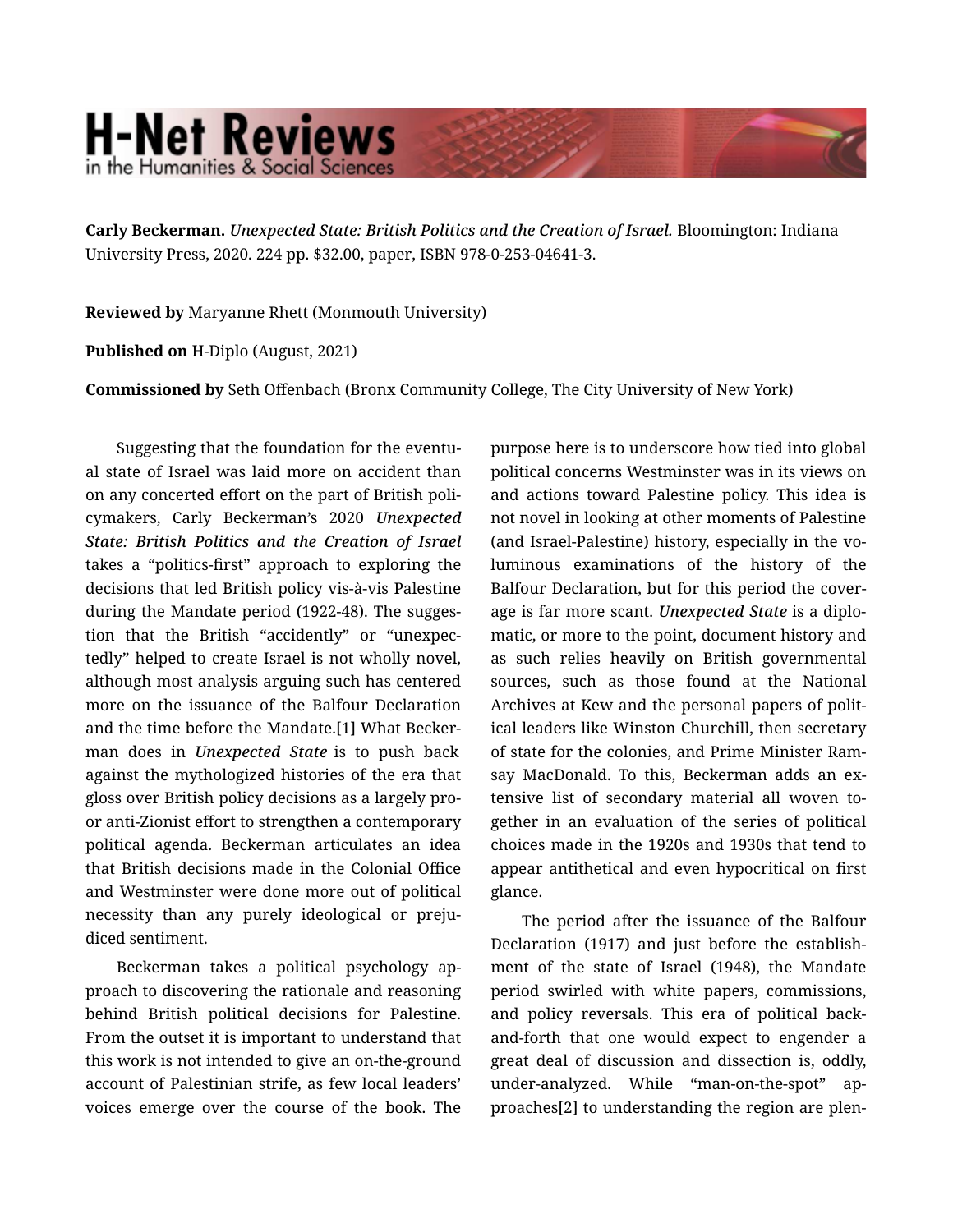tiful, why London appeared to spend the years in a political tug-of-war with itself over Palestine re‐ ceives little notice. It is here that Beckerman offers new insights, a deeper understanding of what exactly was going on in the minds of policymakers. Delving into the political psychology of the policy‐ makers, attempting to navigate away from the su‐ perficial and personal biases and prejudices to the actual reason decisions were made the way they were, Beckerman sheds light on this highly con‐ tentious moment in history.

Resituating the creation of the state of Israel not in terms of Great Men politics but the more humdrum fights over domestic and international policy, Beckerman's work takes a politics-first ap‐ proach that assumes policymakers act first and foremost out of desire for political survival. Polit‐ ics-first, she notes, offers a "much better under‐ standing of policies that seem to have been irra‐ tional or counterproductive" (p. 3). This is particu‐ larly clear in chapter 3, "The Passfield Reversal, 1929-1935," (building on her 2016 article, "The Re‐ versal of the Passfield White Paper, 1930-31: A Re‐ assessment," which appeared in the *Journal of Contemporary History)*. Zionism as expressed in the Balfour Declaration was enshrined in policy in the charter for the Palestine Mandate and rein‐ forced in the 1922 Churchill White Paper. Stillshifting political sands at home, in-fighting between the Foreign and Colonial Offices, and in‐ creasing frustration within Palestine, coupled with the Palin Report (1920), named for Major General Sit Philip Palin, and Haycraft Commission (1921), led by Sir Thomas Haycraft, then chief justice of the Supreme Court in Palestine, both demonstrat‐ ing "grave problems inherent in the Balfour De‐ claration" (p. 42), all signaled lack of uniformity in how Britain should proceed in its governance of the region. Beckerman follows the threads of do‐ mestic and international political wrangling to highlight how and why seemingly pro-Zionist sen‐ timent waned and resurged with the release of the Passfield White Paper (1929) and its reversal at the hands of Liberals and Conservatives alike.

Beckman argues both political parties "use[d] Zionist arguments for their own political ends" (p. 91). Reversal of policy should not be seen so much as a victory of Zionists aims but of the political needs of British politicians.

Similarly, chapter 4, "The MacDonald Betrayal, 1939-1939," is another strength of the work. Re‐ centering Palestine issues in the larger geopolitical context of the day, Beckerman ties the political shifts in the House of Commons and the rise of Italian and German authoritarian regimes to the diplomatic choices made by England about Palestine (p. 102). Although Beckerman does not openly declare it to be the case, one wonders if the tendency to gloss over this era is not unique to the region. While interwar politics in places like Ire‐ land and Spain have bubbled to the top of cultural consciousness, the politics of interwar decisionmaking globally remains woefully underevaluated. As Beckerman notes in her introductory chapters, in the case of Palestine the Mandate era is leveraged by the various sides to tell their par‐ ticular mythical version of the history, thus high‐ lighting and downplaying as needed these very de‐ cisions she is so keen to explore.

In chapter 4, Beckerman delves deep into the creation of the 1939 MacDonald White Paper, not‐ ing that subsequent to the conflicting outcomes of the Peel (1937) and Woodhead (1938) Commis‐ sions, British policy was left between a rock and a hard place, either accepting indefinite Arab resist‐ ance or having to surrender Zionist obligations (p. 105). It was diplomatic necessity, nestled inside the context of growing global tensions, that drove British policymakers to seek "Arab goodwill to‐ ward Britain" (p. 107). Weaving the narrative through the Colonial Office and Westminster, Beckerman asserts that British politicians at home were aware of how important the loss of Arab goodwill was with the growing tide of fascist machinations in Europe.

*Unexpected State* is structured in such a way as to explore how "four distinct periods of policy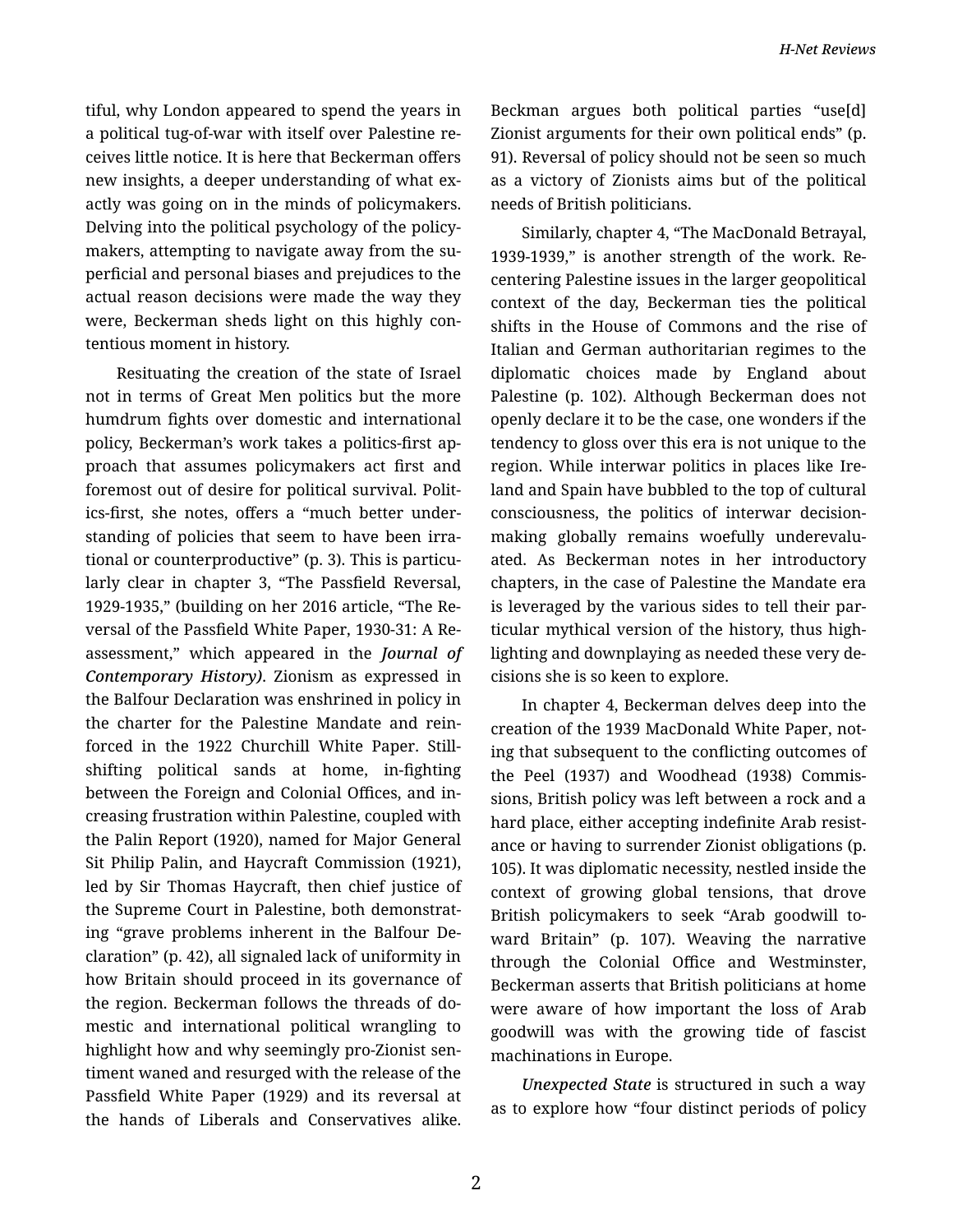making" brought the British Empire deep into the "small nationalist conflict in Palestine" (p. 185). What started, Beckerman argues, as "seemingly unshakeable commitment to Zionism crumble[d] under the weight of varying pressures that threatened the political survival of successive prime ministers and cabinets" (p. 185). As a brief work, only 204 pages (endnotes inclusive), *Unex‐ pected State* is highly accessible. Students and scholars looking to develop their understanding of the Mandate era would do well to keep Becker‐ man's work nearby as a highly succinct overview of the laundry list of papers and commissions that dominated the era. As we are continually re‐ minded today, the political choices regarding do‐ mestic agendas often have global impacts, and in the case of the ongoing struggle between the Palestinians and Israelis, this remains vividly true. Policy choices in the interwar period in Great Bri‐ tain as they concerned Palestine were as closely tied to domestic political expedience, as they re‐ main today in the United States. We can no more expect to find a coherent long-term policy through the 1920s and 1930s for Palestine than we can in the 1970s and 1980s. Governmental shifts and do‐ mestic needs greatly tailor the outcomes of diplo‐ matic agendas. While the British government struggled to present a picture of coherent policy toward Palestine, Beckerman's analysis clearly shows that coherence was only a façade, if even that, but that the back-and-forth in policy was nev‐ ertheless logical when viewed through this polit‐ ics-first approach.

*Maryanne Rhett is Professor of Middle East and World History at Monmouth University in West Long Branch, New Jersey.*

Notes

[1]. My own work, *The Global History of the Balfour Declaration: Declared Nation* (Abingdon: Routledge, 2016) takes the view that what the Balfour Declaration became was not necessarily what its creators initially intended.

[2]. "Man-on-the-spotism" is a reference to John Galbraith's arguments that events in the Brit‐ ish Empire's periphery led those *on the spot* to ex‐ pand areas of control. The argument largely fo‐ cuses on eighteenth- and nineteenth-century ac‐ tions, particularly in India, but works well in dis‐ cussing the disconnect between London and Palestine in the interwar period as well.